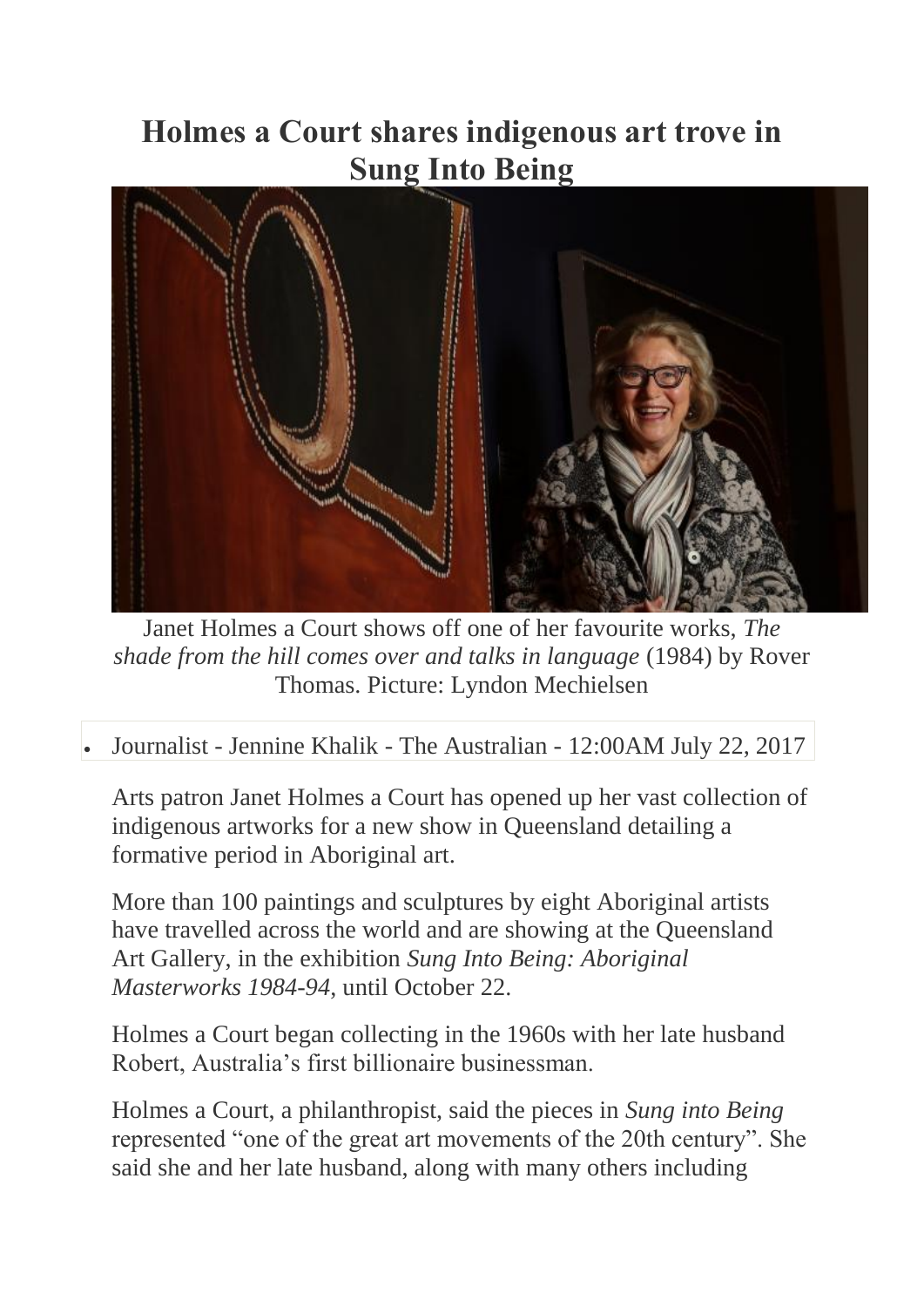curators Diane Moon and Anne Marie Brody, had helped to draw attention to indigenous artists over the years.

But in recent years, as market hunger fuelled growing demand for indigenous art, she had also watched the growing commercialisation of the industry.

"I guess the big change from the 70s and 80s until now is it's become terribly commercial," she told *The Australian*. "Lots of the work is being churned out, if you like." The Queensland show features artists from the Kimberley and Arnhem Land, among them Rover Thomas, Jack Wununwun, John Bulunbulun and Terry Ngamandara Wilson.

Thomas, a distinctive Kimberley artist who died in 1998, was one of the first indigenous Australian artists added to the extensive Holmes a Court collection.

Another artist in the show, Les Mirrikkuriya, presents a "health message" in his bark paintings, according to Holmes a Court.

"It warns young people about the dangers of petrol sniffing," she said. "It's a health message against it. If you sniff petrol, you'll face consequences."

Bulunbulun's work demonstrates the connection between north Australian indigenous people and the Macassan traders of Indonesia. "There were people coming back and forth to Australia from Indonesia for thousands of years," Holmes a Court said.

"(Eventually) they would've been Muslim people from Indonesia and they came at a time when boatpeople were welcomed by Aboriginal people."

Bulunbulun's work includes a large canvas and 21 small barks illustrating the songs and dances of the Yolngu clan's Yirrija moiety, celebrating the Southeast Asian traders over the years.

The knives, guns, pots, and people climbing the mast and rigging of a Macassan sailing boat in Bulunbulun's work highlights the relationship between the peoples.